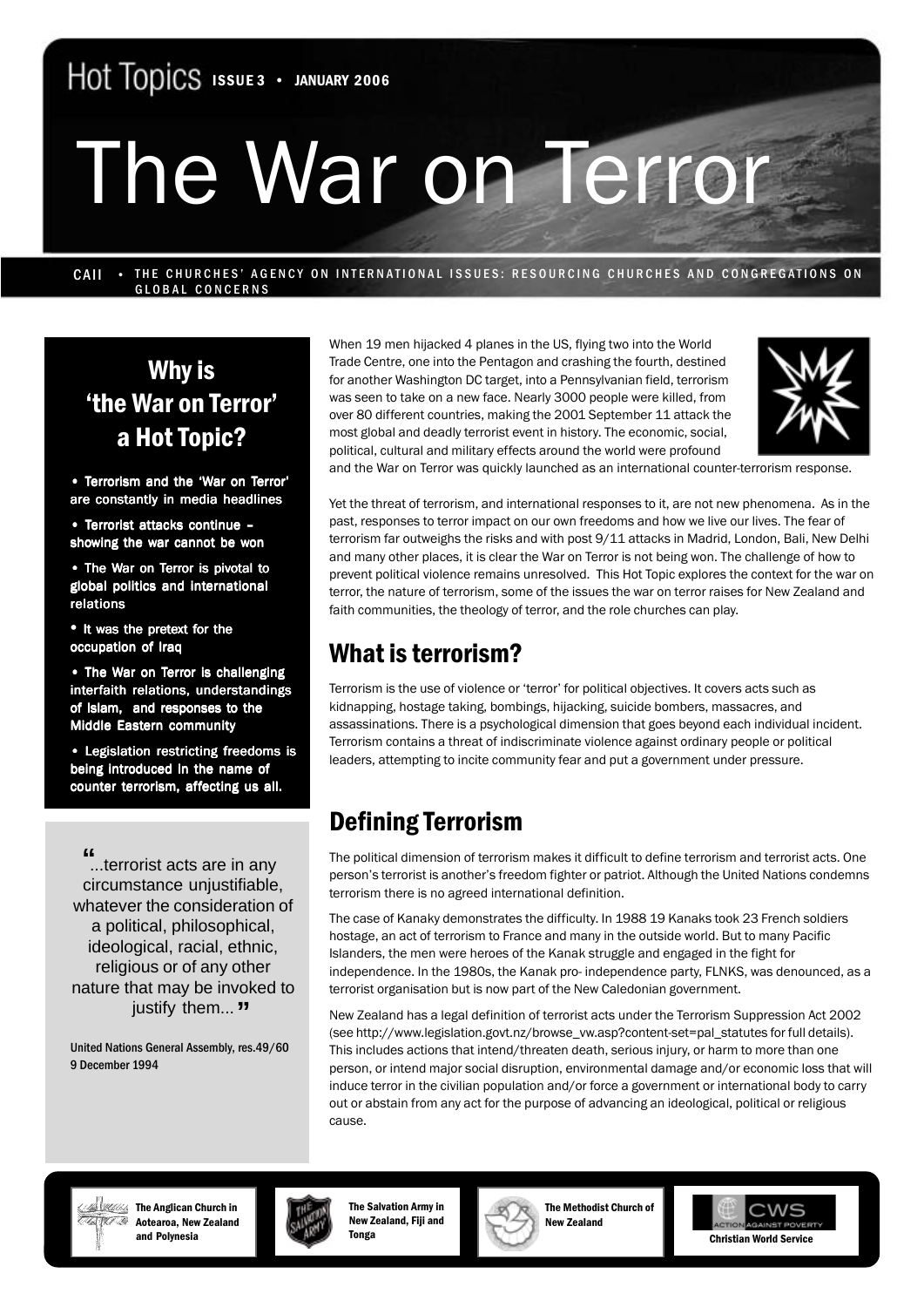## A brief history of terrorism



Terror as a term to brand political opponents dates from the age of the French and American revolutions, although 'terrorist' acts date

back much earlier and have occurred in many varying contexts. Movements of the left, right and centre, governments and nationalists, and government opponents have all used terrorism to pursue their objectives.

The Zealots who led covert operations against the Roman occupation of Judea, including assassinations, have been called terrorists. The Hasaniyyin, the radical group that murdered important enemies (from whom we get the word assassins) in 11<sup>th</sup> century Syria and Iraq are also listed as terrorists. Other terrorist events from history include Guy Fawkes' failed gunpowder plot to blow up the English parliament, raids by John Brown in the 1850s as part of his fight against slavery in the US, the 1881 assassination of Tsar Alexander II of Russia, the assassination of Archduke Ferdinand that brought the world to

war in 1914 and the February 13, 1978 bombing outside the CHOGM meeting in Sydney, killing 2 people.

Throughout the 20<sup>th</sup> century there have been assassinations, bombings (including in the US as early as 1910 when a bomb at the Los Angeles Times newspaper building killed 21 workers), hijacking and hostage taking labelled as terrorism in every region of the world. Groups such as the IRA, Black September, ETA (the Basque separatist movement), the Red Brigade, the Bader Meinhof group, the Weather Underground, the Palestine Liberation Organisation, the African National Congress, and many more have been associated with terrorist acts.

Authorities have often labelled opponents 'terrorists', such as nineteenth century Russian Tsars about political reformers, British authorities on Jewish fighters for a Jewish state (some of those labelled terrorists went on to become presidents of Israel), and the Afrikaner South African government against those resisting the racial oppression of apartheid, including the now universally

#### lauded Nelson Mandela.

Governments have been implicated in terrorist acts, such as the 1985 French bombing of Greenpeace's Rainbow Warrior in Auckland.

The list of 'terrorist' acts that have occurred is long (see for example http://en.wikipedia.org/ wiki/List\_of\_terrorist\_incidents). Some can be interpreted as criminal acts, others are seen as part of a broader war for nationalist freedom. Others are acts of governments. While demonstrating how difficult it is to define terrorism, the historical record shows that terrorist activity is not new, and has occurred in many parts of the world. The UN resolution on the elimination of international terrorism, issued on 9 December 1994 in which member states declared how deeply disturbed they were "by the world-wide persistence of acts of international terrorism in all its forms and manifestations" and "by the increase, in many regions of the world, of acts of terrorism based on intolerance or extremism..." could have just as easily been applied to the launch of the War on Terror in 2001.

### Terrorism today

Did the world change on 9/11? The attacks in the US certainly marked a change in the scale and nature of terrorism and our increasingly globalised world meant many nationalities were victims (up to 85 different countries lost citizens) – among them Muslims, with an estimated 1500 people praying daily at the Twin Towers Mosque. The 7 July 2005 bombings on the London transport system (52 deaths) were considered even more shocking because the bombers were British born. There had been a sense until then that these types of attack were carried out by radicals and foreign fanatics not someone born and raised in the so-called democratic West.

Another change is the increasing linkages between events, conflicts and situations in today's world. Post World War II, terrorism was largely associated with the rise of nationalism and struggles for nation-states. This was usually undertaken locally, with terrorist strategies directed at specific national targets. Now terrorism is more global and geopolitical in focus. Al Qaeda's aims have included the US withdrawal from Saudi Arabia, the removal of western influence in Islamic lands and the establishment of an Islamic political order (reference: Church of England A). Bali became a target because of Australian business interests and tourism, while the Madrid and London bombings have been linked to the respective governments' involvement in the war against Iraq.

Terrorism today is increasingly synonymous with Al Qaeda and its associated Islamic fundamentalist groups, linking Islam with terrorism and portraying terror victims as western democracies and their citizens. The bombing outside the Australian embassy in Jakarta and the US embassy bombings in Kenya were viewed as attacks on Australia and the US, even though the fatalities and vast majority of the injured were local people and the actions taken in response had a great impact on local security, economy and politics rather than in the so-called 'targeted' country. Media coverage focuses on how many westerners were killed or injured, or the nationality of the people taken hostage, making some Pacific human rights groups question the links between racism and terrorism. "There is an impression that an attack of terrorism seems to gain or be given prominence if it is instigated against western or european targets, or if there is a western or european casualty among those attacked" (Simpson, PANG).



Issue 3 , January 2006: The War on Terror Editor: Liz Martyn Additonal Research: Luke Trainor with thanks to Revd Dr Jim Stuart for the theological reflection

Yet much about terrorism remains the same. The sense of fear that now prevails is similar to that of the heyday of hijackings in the 1970s/80s, while any efforts to crack down on terrorist acts continue to lead to the erosion of human rights and freedoms. Continuous media coverage of terrorism contributes to a growing climate of fear, sspicion and the feeling that the terrorists are winning because they cannot be stopped.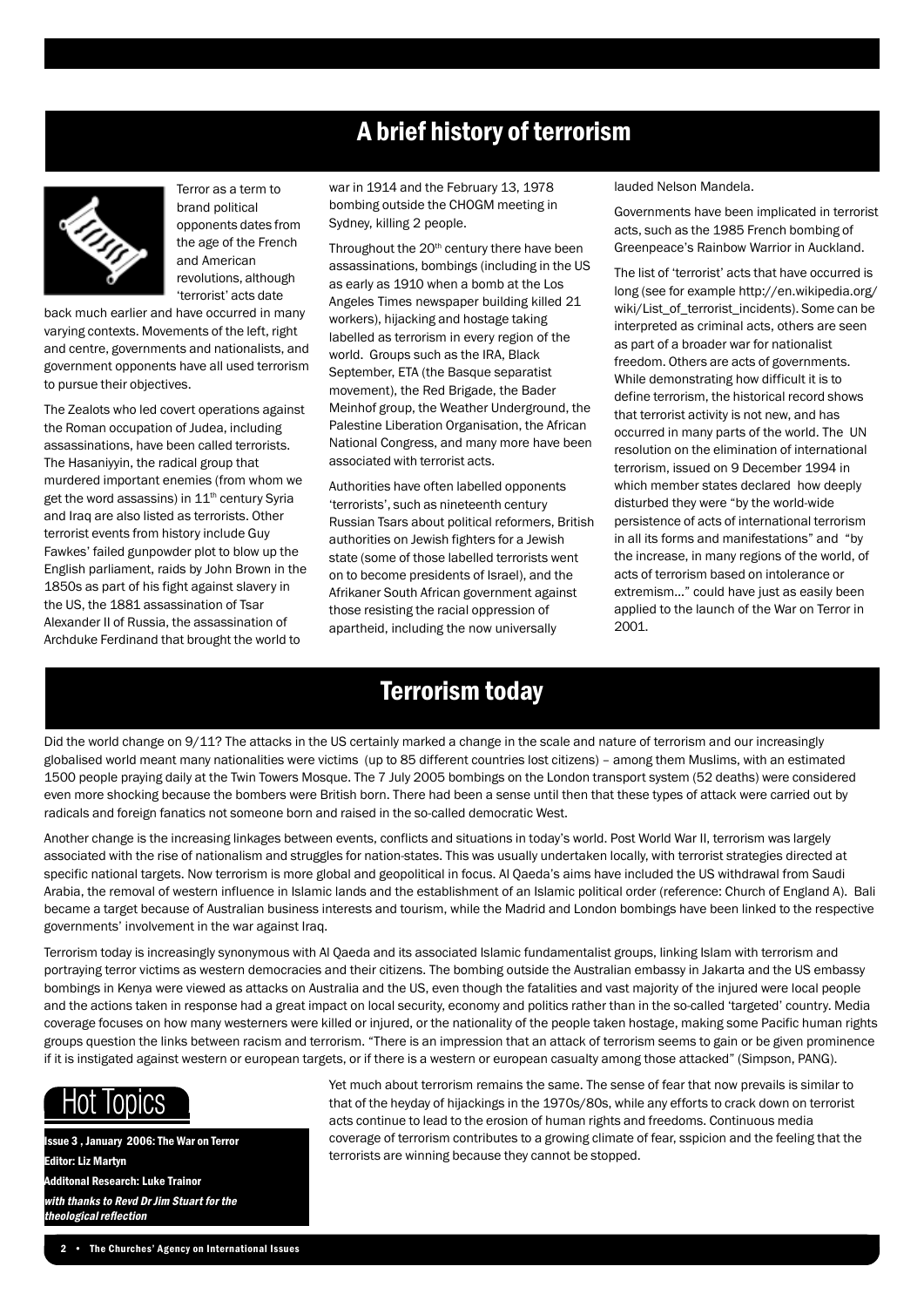## Terrorism in NZ and the Pacific

 New Zealand has experienced acts of terrorism, such as the French bombing of the Rainbow Warrior in 1985 – killing Greenpeace photographer Fernando Pereira - in Auckland Harbour, the Wellington Trades Hall bombing in 1984, and the attempted bombing of the Wanganui computer in 1982. New Zealanders have been killed and injured in the 9/11 attacks, the Bali bombings and the London underground bombings. While the likelihood of terrorism within New Zealand is considered low at present, increased international travel puts New Zealanders at risk from attacks occurring elsewhere.

Violence in the Pacific that could be labelled terrorism includes assassinations in Samoa, Palau and New Caledonia, the Fiji coup, war lord led acts of terror in the Solomon Islands, French counter-insurgency measures, Indonesian state terror in East Timor and West Papua, and actions by British, US, New Zealand, French and Australian colonial powers to control, dominate and subdue local populations.

#### Keeping it in perspective

All deaths have a profound effect on the family and community that experiences loss more so when that personal loss comes as the result of violence. It is important that we give a similar emphasis to those who die in Basra as in London, to people of Islamic belief as to those of other faiths or none. All human beings deserve to have their dignity respected.

Yet for some there is something uneasy about a world when the deaths of 2900 people in the US on 9/11 necessitate an immediate global response when other 'terrors' are ongoing, ignored and often preventable. New Internationalist (340, Nov 2001) calculated (assuming annual deaths were evenly spread) that on September 11  $2001$ 

- 24,000 people died of hunger

- 6,020 children were killed by diarrhoea

- 2,700 children died from measles

The death toll from South Sudan's civil war, has been equated to a September 11<sup>th</sup> every week for 20 years - yet we hear little about it and the HIV/AIDS death rate is currently equivalent to 8450 people a day.

Terrorism is just one of many risks, dangers and horrors in the world.

## The War on Terror: A Theological Response

One could argue that Christian history is one of terror: terror inflicted on Christians and Christians inflicting terror on others. Christianity's primary source, the Holy Scriptures, contains a wide range of acts of terror from the personal terror of Cain's murder of Abel his brother to the state endorsed terror of the crucifixion of Jesus.

Within these Scriptures, the reality of terror has many faces: the terror of slavery and exodus, the terror of life in exile, the terror of the rape and exclusion of women, the terror of religious misunderstanding and resistance, the terror of persecution and crucifixion. Responsible Christian theology cannot gloss over this history. We need to remember that there is also a form of terror which literalises and misuses the Scriptures and does so in God's name. The bitter negativity of such biblical 'texts of terror' undermines the promises of healing and hope for every human being and every human community expressed in the biblical story and, in particular, the life and person of Jesus Christ.

Like the Scriptures, terror is also a subject of interpretation and subject to interpretation – one person's terrorist is another person's freedom fighter. A lot depends on one's perspective or context. As a tactic of terror, the Bible has been used throughout history by devout Christians to impose their points of view and cultural definitions on others and to use their religious beliefs to justify their actions. This kind of religious history is also a kind of terror that can lead to other acts of terror in response. Christians need to acknowledge this 'dark side' of Christian history by rejecting the many forms of terrorism such bigotry has initiated: racism, segregation, anti-Semitism, homophobia, cultural hostility and social violence.

So from a theological perspective, it is important for Christians to develop a theological response to terrorism that, one, does not lead to further religious bigotry; two offers hope and healing both to those who engage in terrorist acts and those who are the victims of such acts; and three, offers new life and new possibilities. This theological revision requires Christians to think differently and in a new way about how they read and use the Scriptures, about our understanding of who God is and finally about who Jesus is for Christians today.

#### · The Bible as a Sourcebook, not a Textbook

Many Christians tend to treat the Scriptures as a textbook containing all the answers of life that humans seek. As a consequence more is read into the Scriptures than is there. A fundamental premise of Biblical exegesis is that a text taken out of context is a pretext, that is, that we can misuse Scripture by misreading it and reading into it what we want to find there. Such readings of Scripture have often led to the distortion of Scripture. The Swiss theologian, Karl Barth, used to liken this use of Scripture to using the Bible as a 'brickbat' on others.

The German Reformer, Martin Luther, often emphasised that the Bible had 'a wax nose'. 'We shape it any way we like,' said Luther. What we forget, often to our peril, is that the Bible is a historical document, a collection of many sources that were assembled over a long period of time. So from the start we need to put aside the notion that a supernatural being dictated the words of Scripture from on high and the sources cannot be questioned.

A basic premise of the Protestant Reformation is the affirmation that the Scriptures contain the word of God. The Scriptures offer us wisdom from the past but they do not and cannot give us certainty in the present. They invite us, according to the Book of Common Prayer, 'to hear them, read them, mark them, inwardly digest them and learn from them'. They call us to live by faith, to enter into the ongoing story of faith and continue the journey.

Participating in this journey teaches us humility, it helps us understand what it means to be the people of God and from this wisdom of the ages to reach out to others in compassion and love. Thus the Bible becomes more than a written record, it becomes the epic of our own lives lived out in and by faith. To make the Bible more than this, that is, to try to make it the one and only source of all religious authority or the final judge of all truth, is to turn it into a textbook of terror, from which texts are extracted which destroy the integrity of God and violate human beings. The day of using the Bible in this way is over.

#### · Understanding who God really is

How is it then that the Bible throughout the history of Christianity has been used on the one hand to offer hope and healing, but, on the other hand to destroy and violate others and even to justify such behaviour? In the end, do we think of the Bible as a source of life? Part of this dilemma is the tendency of some to identify the language of the Bible with the language of God, to believe uncritically that the Bible has revealed God's language and is indeed 'the Word of God'. When we do this, we can easily reduce the Bible to dogmatism and use God's Word to justify our own prejudices.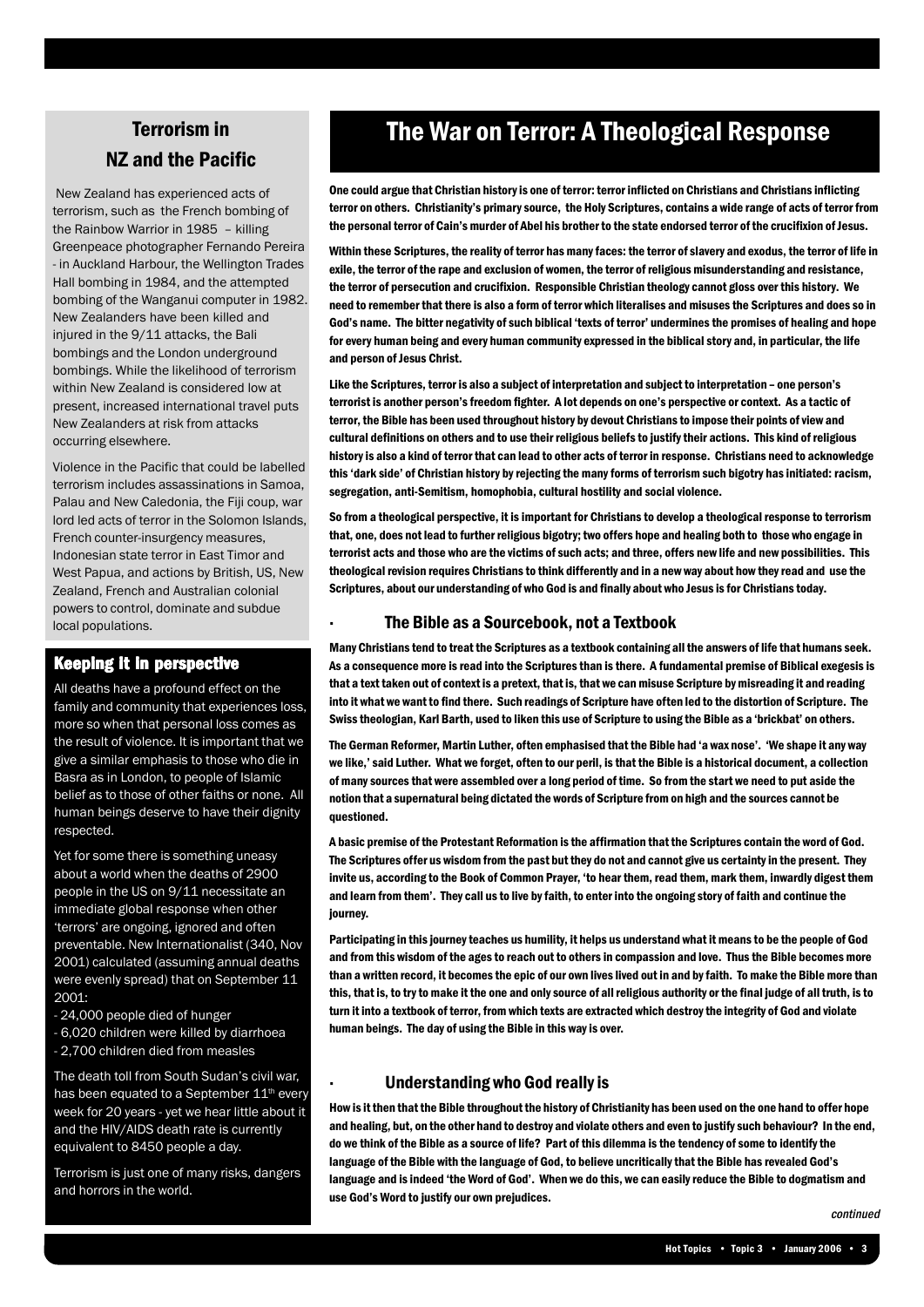There are texts in the Bible that are used to justify a broad range of questionable characteristics attributed to God. The gospels suggest that God holds 'the Jews' responsible for Jesus' death; Paul seems to teach that God endorses the place of men over women, that God views homosexuals as overtly evil, that there is only one true way to God and people of other faith traditions are misguided and lost. All of this suggests that there is a destructive and terrifying side to the nature of God which can lead to horrible acts of violence.

Our present situation reflects this view of God. Osama bin Laden invokes God as the one who directed the suicide attack on the World Trade Centre in New York. President George W Bush unleashes the military might of the United States on Iraq in the name of God; Ariel Sharon calls on the God of Israel as he sends tanks into the Gaza Strip and the West Bank to destroy houses suspected of harbouring terrorists; a young Palestinian with dynamite strapped to his waist walks into a crowded public restaurant and destroys himself and everyone else in the name of God. Catholics and Protestants in Ireland have invoked the name of God as they have engaged in acts of terror against each other. Religious leaders invoke God as they condemn homosexual people for the sin of being who they are while women are often excluded from roles of leadership in the Church for being who they are. Who is this God who visits so much terror on humankind?

For Christians the defining picture of who God is and what God is like is found in Jesus Christ. In John's Gospel Jesus reminds his disciples 'that whoever has seen Jesus, has seen the one who sent him'. (12:45) Later in the Gospel Jesus reminds the disciple Philip that if he has seen Jesus, he has seen 'the Father' and then asks Philip, 'Do you not believe that I am in the Father and the Father is in me?' (14:10f) If we take these words seriously, then we cannot and we dare not divorce who God is from who Jesus is. As Jesus practised compassion, so God is compassionate; as Jesus welcomed everyone, sinner and saint, so God's love embraces everyone; as Jesus came in peace, so God seeks peace; as Jesus spoke of the love of God, so God is love and whoever loves mother or sister in Jesus' name is a child of God. (I John 3) In the God of compassion, love and healing there is no place for acts of terror and no justification for terrorism.

#### · Who Jesus was and is for Christians today

A cursory reading of the Gospels suggests that Jesus left no written records. The only place where we witness Jesus actually writing is found in the story of Jesus' encounter with a woman taken in the act of adultery – John 8:1-11. That text reports that Jesus, while facing her accusers, knelt and wrote with his finger on the ground. John chooses not to tell us what Jesus wrote only that when the women's accusers read what Jesus had written they went away and left Jesus alone with the

woman. Jesus then asked the woman, 'Woman, where are your accusers? Has no one condemned you?' And the woman answered, 'No one sir'. And Jesus replied, 'Neither do I. Go your way and sin no more.' This is an extraordinary story under any circumstance for it reveals to us how radical Jesus was - especially in the way he rejected violence.

Some have seen Jesus as ushering in a new consciousness beyond the traditional boundaries of our lives, a vision of how humans can live with one another without resorting to violence and terror. What if the religious categories and the tribal priorities of the past no longer matter? The apostle Paul expressed this greater emerging consciousness when he affirmed that in Christ there is neither Jew nor Greek, male or female, slave or free. (Galatians 3:28) What is clear is that Jesus lived a life of endless giving, that he did not return the hostility and violence of his critics, nor did he cling to his own life. The Gospel of Matthew reports that when Jesus was betrayed and arrested in the garden of Gethsemane, Peter drew his sword in defence. Jesus rebuked him and reminded him of a better way, 'Put your sword back; for all who take the sword will perish by the sword'. (Mt 26:47ff) In doing this, Jesus suggested that those who reject the ways of terror and step beyond their fears in love and trust find a new sense of freedom. They discover that God's healing love is not limited by our particular cultural boundaries and religious practices. Jesus reminds all people of faith that the first step to God is to 'love one's enemies', to 'do good to those who hate you, bless them who curse you and pray for those who abuse you'. (Mt 5:44, Luke 6:27-8) Those who cross the boundaries of culture, tribe and religion seek a vision of a new humanity where all forms of terror are negated.

#### · A vision for peace

The reality and consequences of acts of terror, whether political or personal, require a new vision of peacemaking. We will never overcome terror with terror. Terrorism is a state of mind as well as a personal and political strategy. Until we grasp the theological premises that the Bible is non-partisan and inclusive and that Jesus unequivocally rejected violence and terror and fully embraced a new consciousness of what it means to be human – only then can we begin to address the underlying causes of terrorism in our time. Perhaps the first step all Christians can take as people of faith is to make peace and non-violence a reality in our own hearts and communities. From there we can begin the task that inevitably faces every generation of Christians to try to understand the deeper underlying causes of terror and violence. If we can do that, we can strengthen our resolve to overcome acts of terror with words of hope and healing.

Jim Stuart

## What is the War on Terror?

The 'War on Terror' was the phrase adopted by President Bush to describe US led counter-terrorism operations in the aftermath of the 2001 9/11 attacks. It is now instantly recognisable to people and is linked to a range of actions including military occupation, detention without trial, checkpoints, security searches, fingerprinting all citizens, monitoring international phone calls, monitoring internet use and emails, widespread surveillance, security papers/national ID cards and allegations of abductions and torture. Many commentators are concerned such actions will sow the seeds of future dissent and increase levels of violence.

The military actions against Afghanistan and Iraq have been waged in the name of the War on Terror. The first target was the Taliban regime in Afghanistan, who were accused of sheltering and supporting Al Qaeda leaders and terror cells, with terrorist training camps being run in the country. This war was fully endorsed by the UN and the International Community. The 'Coalition of the Willing' intervention in Iraq, overthrowing Saddam Hussein's regime, has been more controversial. Carried out without the backing of the UN on the basis of what has since been shown as false intelligence on Saddam's ability to produce Weapons of Mass Destruction, it was promoted as another crucial action against the Axis of Evil, regimes Bush linked to international terrorism. The ongoing violence and occupation continue to undermine many countries' support of these campaigns in the name of the War on Terror, while other countries such as Iran have been identified as potential targets.

International travel has changed with increasing security at airports, including fingerprinting, eye scans, searches of all luggage and bans on carrying things such as scissors, knitting needles and nail files in hand luggage. Lie detector tests are being developed to identify passengers who may be planning illegal actions and full body scans are being tested as part of security measures. For people from so-called 'high risk' countries, travel is becoming increasingly expensive, difficult and sometimes impossible with strict visa requirements and lengthy questioning and searches.

Peoplein the US have constant reminders of the threat of terrorism under a system of advisory alerts as to the current risk of attack. These can even be downloaded to your computer desktop. In Australia, residents are asked to 'be alert but not afraid' and report suspicious activity to a dedicated hotline.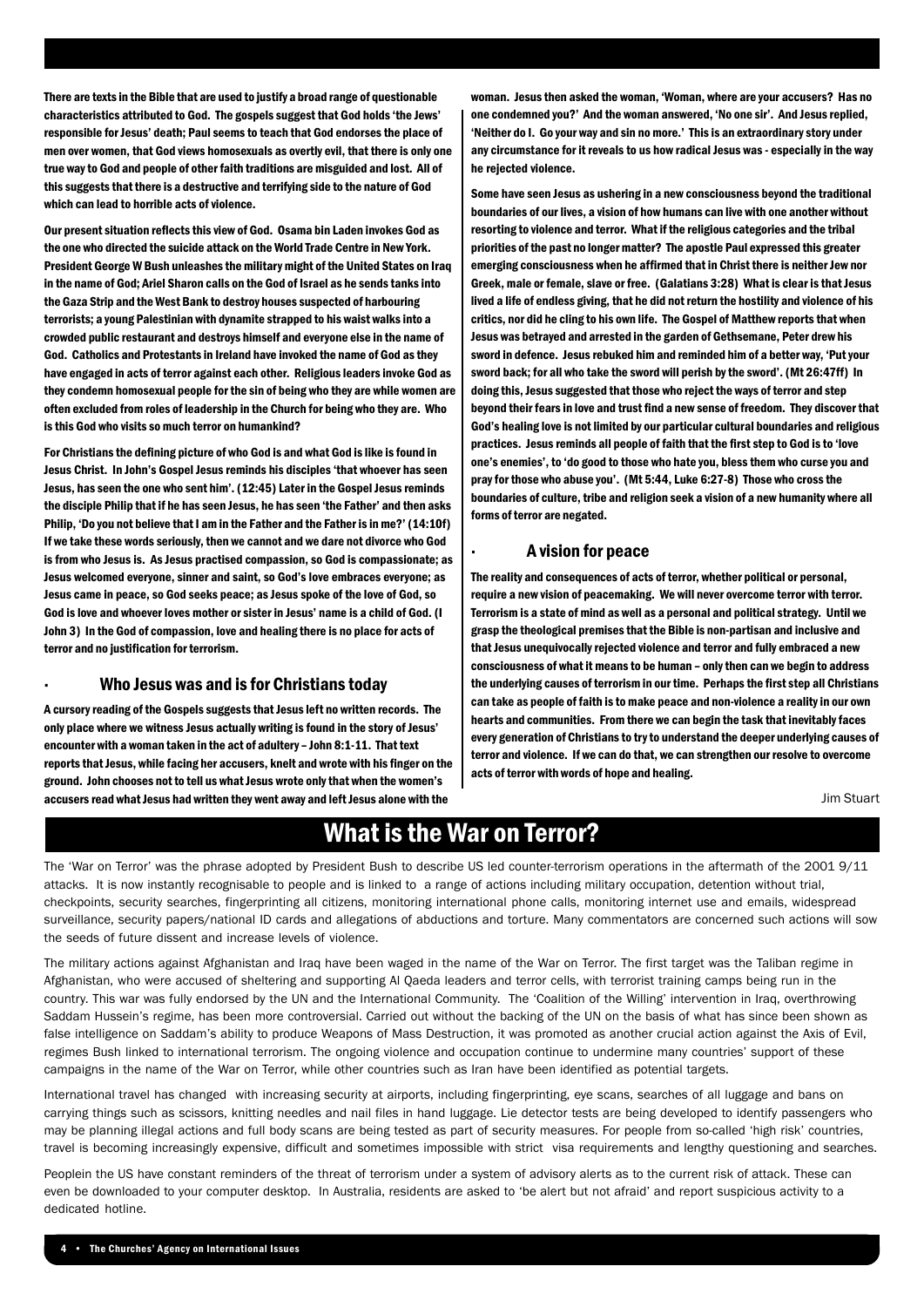Under the umbrella of the War on Terror, countries around the world have legislated counterterrorism measures within their own borders, which to many infringe on privacy and violate human rights.There is concern that anti-terrorism legislation has been used to demonise peoples' movements, trade unions, the religion of Islam and groups questioning the status quo. " A strike by a union may be deemed an act of terrorism because it may turn away potential investors. The danger is that any struggle which is unacceptable to a government can be targeted by antiterrorism legislation." (Aisake Casimira, Director, ECREA, 17/7/04) Human Rights Watch reports that the War on Terror has been an excuse for repression around the world, giving many countries the opportunity to crackdown on political opponents, separatists and religious groups, or to justify previously criticised human rights practices. Examples include Australia, China, Egypt, Malaysia, and Israel. (*In the Name of Counter-Terrorism: Human Rights Abuses Worldwide* – 25/3/2003: http://www.hrw.org/un/chr59/counter-terrorism-bck.pdf)

The question of limiting individual freedoms to protect the community is a challenging one, highlighted most poignantly in the tragic case of Brazilian Jean Charles de Menezes shot and killed by London police on 22 July, 2005 because they believed he may have been a suicide bomber. Some present this as a conflict between civil liberties, which protect the guilty, and 'the right not to be blown up'. But, argues the Church of England (report B), civil liberties are for the protection of everyone. "The operation of fair and proper legal procedures is necessary both for the reliable identification of the guilty and the protection of the innocent. Second, 'the right not to be blown up' is not properly described as a right because it is not legally enforceable. No government can guarantee that its citizens will not be blown up, though it clearly has to take suitable precautions to prevent this and in a democracy may be called to account by the electorate if it is judged to have fallen short. At most we can speak of a right to reasonable protection (or better, a duty of government to provide reasonable protection). The task becomes one of balancing rights and risks against one another." New Internationalist (376 March 2005) has reported that: • the US continues to hold over 600 detainees in Guantánamo Bay, Cuba, outside the protection of US courts and law. They have not been charged. According to Amnesty International 3,000 to 5,000 people, mostly of Muslim origin, have been detained by the US Justice Department and forced to leave the country since 9/11.

• Italy and the Netherlands have the highest wiretapping rates in Europe, tapping 72 per 100,000 citizens in Italy and 62.5 in the Netherlands.

• Poland is passing a bill that requires anyone buying a long distance phonecard to have ID.

• In Britain, Internet Service Providers are being asked to retain information on their customers' internet and telephone habits and to make this data 'searchable' by the authorities.

• Uganda's Suppression of Terrorism Bill 2001 imposes a mandatory death sentence for terrorists and anyone who aids, abets, finances or supports terrorism – including any journalist publishing materials deemed to support terrorism.

• Bangladesh is trying to amend its telecommunications law to make illegally intercepted emails usable as evidence in court.

• The Australian Government has declared a 1,700 kilometre maritime security zone far beyond the 370 kilometres they are allowed by international law to counter possible terror attacks.

In December 2005, allegations of CIA secret prisons in Europe and abductions of suspects who were taken to countries where torture is not outlawed for questioning were given credence. The British government is proposing that evidence secured by torture be used in court. Other countries already do so, sending suspects to third countries where their evidence, right or wrong, can be secured by brutality and then used while the method of securing it is ignored. Many people think they have nothing to fear if they do nothing wrong. There are 5 million people on the US Terror Watch list. How do you prove your innocence? What if you share a name?

The War on Terror is setting priorities for international relations and global resources. But emphasising terror as a problem can mean downgrading other more pressing issues. Terrorism kills only a tiny number of people each year compared to those who die in war or as a result of poverty. In 1999 Pacific leaders listed international financial crime, cyber crime, people smuggling, increasing civil unrest and drug trafficking, climate change and illegal fishing as the pressing issues threatening regional security. At that time there was no mention of terrorism. Post 9/11 policies and priorities have changed. Even the Pacific's smallest nation has joined the war against terror, with Niue police increasing security at the tiny international air terminal. "Many are concerned that the security concerns of our bigger partners, while important to us, must not dominate the agenda of the Pacific Forum, as issues of food, economic, social and environmental security are the major concerns of small island states. "Far more people die from and are threatened by poverty, hunger, and natural, environmental disasters than they are by terrorism" (Simpson, PANG). There is growing concern that anti-terrorism measures, while important, are taking resources away from more pressing concerns. Instead of funding health, education and anti poverty in the Pacific, Australian aid is increasingly for governance and law and order.

**Is the war on terror worth it? "** Would you allow authorities to install and monitor closed circuit TV cameras in your house, if it helped prevent terrorism? Would you grant police powers to knock your front door down and randomly search your home at any time for no apparent reason? To detain you without trial for prolonged periods? If not, how far would you be prepared to go? What rights would you sacrifice to combat the pernicious evil of modern-day terrorism? **"**

 article on the impositions of the war on terror on personal freedoms, New Zealand Herald 7/8/05

#### How do we counter terrorism?

President Bush said in an address to Congress on September 20, 2001, "Our war on terror begins with al-Qaeda, but it does not end there. It will not end until every terrorist group of global reach has been found, stopped, and defeated." See http:// www.state.gov/s/ct/rls/pgtrpt/2003/

The Church of England is calling for Britain's experience with terrorism over the status of Northern Ireland to be considered in responding to the current wave of global terrorism. The initial military and repressive (such as internment without trial) responses did not end the terror. A political strategy for peace making to complement the military containment is necessary. Any response to terrorism should be underpinned by an analysis of the causes of terrorism and must include reconciliation and peace building.

"The challenge to lay aside selfrighteousness in assigning responsibility for terrorism. When our own community has suffered a violent attack, it is tempting to cast ourselves in the role of pure victim, and to insist that responsibility lies exclusively elsewhere. This may be true in terms of the immediate incident: we must never blame the victims of bombing, nor excuse the bombers. Nevertheless, when we examine the broader picture of events, we are reminded that we belong to an interdependent world order in which both good and evil are transmitted through many channels. ... It is part of the untruthfulness of sin that human beings deceive themselves about their complicity in evil. We tend to avoid the uncomfortable truth that by acts of commission and omission, and by what is done in our name by political leaders, we may be collaborators with violence and injustice. We must make a sober estimate of our collective responsibility for the state of the world, and a commitment to work for change in the light of the reign of God." (Church of England B)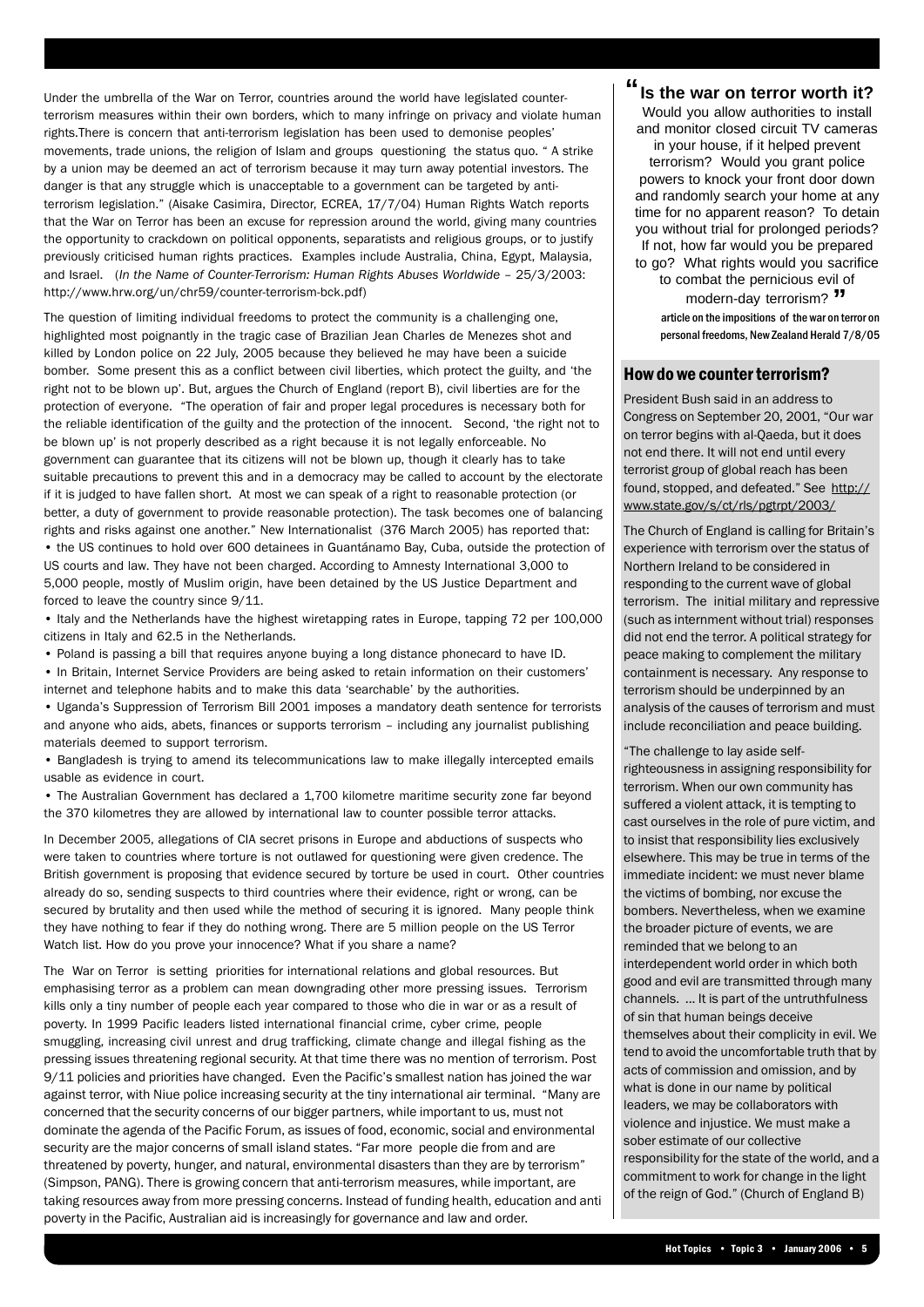#### What's in a word?

While there is often dispute over what is a terrorist act, the War on Terror is more problematic. How can you wage war effectively on an emotional response? Who is the enemy? Where is the battlefield? Is all war not terror?

A report by the Church of England's House of Bishops is concerned that the War on Terror, "implies that modern terrorism is to be understood primarily as a military threat that must be opposed by military means". This obscures the complexity of what constitutes terrorism and the response to it and raises a dilemma for Christians over the use of force as opposed to peaceful means of conflict resolution.

The rhetoric of war implies the goal is the complete elimination of terrorist movements, which in turn makes each act of terrorism a victory for terrorists and shows governments and the international community to be 'losing the war'. (Church of England B)

In the US, the phrase has been rejected by a group of September Eleventh Families. After a visit to Afghanistan, Kristina Olsen, whose sister Laurie was on American Airways Flight 11, said: 'Now I know what people in other countries feel. We were so comfortable and sheltered. Around the world people die horrible deaths on a continued basis and it's routine.' (Aziz Choudry, ZNEt 11/9/2002)

The phrase has become associated with images of Iraq's missing Weapons of Mass Destruction, pictures of prisoners being tortured and abused, car bombings and assassinations. US authorities have looked at 'rebranding' their policy. New Zealander Kevin Roberts, the chief executive of global advertising firm Saatchi and Saatchi, was invited by the US Defence Department in March 2005 to help military bosses come up with an improved phrase to replace "War on Terror". He suggested 'The fight for a better world' (New Zealand Herald 24/9/ 2005). However, the War on Terror remains a snappy sound byte and has become part of the lexicon defining world security in the early 21<sup>st</sup> century.

## New Zealand's Response



As stated on the Ministry of Foreign Affairs and Trade (MFAT) website, "New Zealand is a strong supporter of the international campaign against terrorism" and has made contributions to political, diplomatic, legal, intelligence and military initiatives. These have included:

• the 12 month deployment of Special Air Service troops as part of Operation Enduring Freedom against Al Qaeda and Taliban in Afghanistan and redeployment of 50 NZ Special Air Service (NZSAS) personnel to Afghanistan for up to 180 days from 1 April

• command of the Provincial Reconstruction Team in Bamain Afghanistan since September 2003, with the deployment of 100 NZDF personnel and the objective of enhancing security and promoting reconstruction as it assists the Afghanistan Transitional Authority extend its influence beyond Kabul.

• contribution of naval and air assets at various times to Operation Enduring Freedom (OEF) air transport operations and to Maritime Interdiction Operations (MIO) in the Gulf of Oman and Arabian Sea.

• commitment of two NZDF non-commissioned officers to provide command and leadership training to the Afghan National Army for a further twelve months to June 2005.

Complying with the United Nations Security Council Resolution 1373 calling on UN member countries to adopt specific measures to counter terrorist threats, New Zealand regularly reports to the UN Counter Terrorism Committee. New Zealand's obligations under international law include taking steps to prevent terrorist financing, recruiting or other forms of support.

In 2002, the Terrorism Suppression Act was passed, supplemented by further counter-terrorism legislation in October 2003. New Zealand is now party to all of the 12 international anti-terrorism conventions and has strengthened border controls and intelligence capabilities.

New Zealand proposed a Pacific-wide counter-terrorism exercise in May 2004, which was held in November 2005. Exercise *Ready Pasifika* brought together officials from the Pacific Forum's 16 members, representatives from French Polynesia and New Caledonia, and regional law enforcement organisations. They explored the region's ability to plan for and respond to a hypothetical terrorist incident. Although the Pacific is seen as low terrorist risk , countries like New Zealand see it as important that the Pacific not become a weak link that terrorist organisations can exploit. "Ensuring that the Pacific is well-prepared to respond to a terrorist threat is an important means of protecting ourselves," Helen Clark said (8/11/05).

For New Zealand's Muslim population (now numbering about 30,000 people of 42 different nationalities), the War on Terror and the increasing association of terrorism with Islamic groups is impacting on their daily lives. Many feel they are having to defend their religion as a religion of peace and clarify that they and their religion do not condone or encourage such violence. Mosques are a target for vandalism and graffiti. In the wake of 9/11 and the London Bombings some people have endured abuse yelled from strangers. Several mosques in Auckland were vandalised in July 2005. Muslims face ignorance and suspicion of their religion and culture. They say they are increasingly targeted for 'random' security checks when they fly into New Zealand. Refugees and migrants from Middle Eastern countries are under increasing public scrutiny, the most well known is Ahmed Zaoui from Algeria.

#### Did you know?

• The New Zealand government appointed a Counter-Terrorism Ambassador (diplomat Dell Higgie) in August 2003. The role is to provide an overview and coordination of New Zealand's response; monitor international developments, and promote New Zealand interests internationally through advocacy and attending relevant meetings.

• A list of all individuals and organisations currently designated in New Zealand as terrorist entities under the provisions of the Terrorism Suppression Act 2002 is maintained by the police. The list currently comprises four parts which list individuals and organisations associated with the Taliban and Al Qaeda. http://www.police.govt.nz/service/counterterrorism/designatedterrorists.html

• In response to 9/11 the New Zealand Cabinet approved police funding for a range of counter terrorist measures. These include: an Assistant Commissioner to lead counter-terrorism and national security matters, a full time Special Tactics Group to respond operationally to terrorist emergencies, a full time Specialist Search Group and National Bomb Data Centre Manager, new liaison positions at diplomatic missions in London, Washington DC, Jakarta, and Suva and additional police at six New Zealand airports.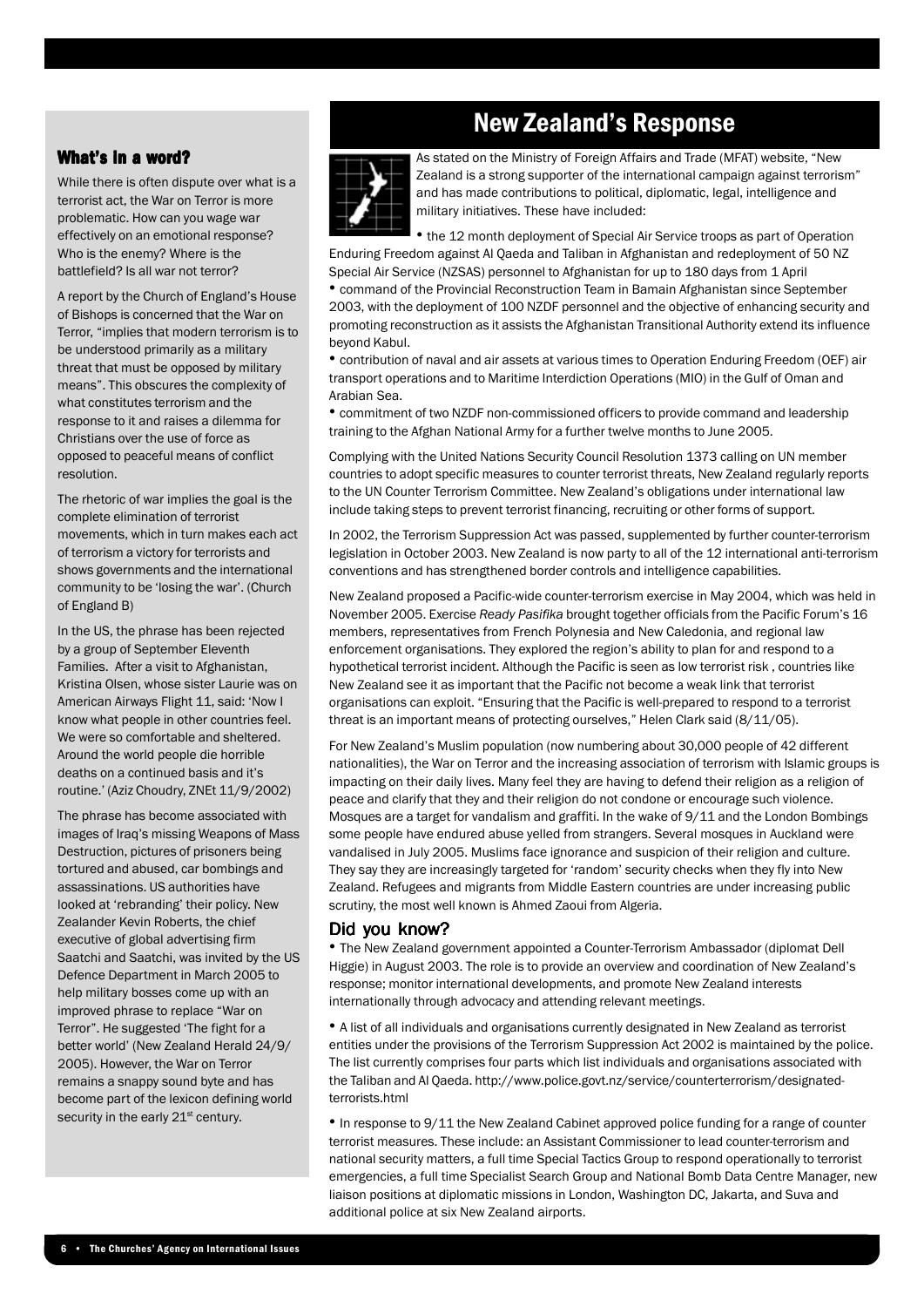## The Terrorism Suppression Act

The Terrorism Suppression Bill was introduced to Parliament on 17 April 2001 and enacted in October 2002. It legislates against terrorist bombing, financing of terrorism, dealing with the property of terrorists or associates, making property and financial or other services available to terrorists, recruiting terrorists, participating in a terrorist group, harbouring or concealing terrorists as well as outlining offences around the possession/use of plastic explosives and nuclear material. Parts of the Act are extraterritorial, meaning they can be applied to offences committed partly or wholly outside New Zealand. For the full text see: http://www.legislation.govt.nz/ browse\_vw.asp?content-set=pal\_statutes

Many groups in New Zealand expressed grave concerns about the new legislation. For Christian World Service, the Development, Justice and Aid Agency of New Zealand Churches, at issue was the definition of 'terrorist'. It cited past examples of when churches have been accused of funding terrorist organisations in their relief and development programmes. Some groups CWS funds on behalf of the churches, such as in East Timor, Sri Lanka and South Africa have been and are highly critical of their governments. Some of these people have gone on to be seen as liberators. The worry for CWS is that the Act could be used against such people on the basis of partial information from another government. "We believe that it is highly likely that people could be falsely accused of terrorism because of such information, especially when it is often difficult to obtain independent verification in areas of high conflict." As international security tightens, there has been difficulty sending money to partners such as the New Sudan Council of Churches and to UK based CAFOD for relief work in Darfur, because Sudan is a trigger for international security concerns.

The Churches Agency on Social Issues (representing the Methodist, Presbyterian, Associated Churches of Christ, and Religious Society of Friends (Quakers)) made a submission on the 2005 review of the Terrorism Suppression Act 2002, concerned that some provisions of the Act infringe on civil liberties and the presumption of innocence until guilt is proved in a court of law and perpetuate an atmosphere of fear and suspicion. They called for "deeper analysis of the causes of terrorism and a commitment to finding long-term solutions to the violence which is embedded in persistent and growing inequity" as well as the "necessary steps to contain terrorism and protect our people". They voiced concern that some sections of society could become marginalised by being defined as 'terrorism prone'.

The Human Rights Commission was also worried about the infringement of the Act's provision on human rights. One issue is that of the right to a fair trial when an accused is not provided with all (classified security) information about them. "There is no easy balance to be struck between the need to protect classified security information (in case, as claimed, divulging this information damages its provision and/or source), and the need to protect the right to a fair trial."

Other concerns included recognised standards of proof, suspicion as a basis for interim designations, and right to freedom from discrimination.

## Terrorism and Poverty

In October 2002, Christian Aid released a report on the disturbing trend of linking development assistance and humanitarian aid with the War on Terror. The report (The Politics of Poverty: Aid in the new Cold War) examines how the policies of donor countries are starting to follow the language of the Cold War with aid viewed as a means of promoting the donors' own interests, rather than addressing the real needs of poor people. Programmes designed to help poor people have been cut, budgets re-allocated and hopes dashed as donor priorities have been shifted. In OECD (Organisation for Economic Cooperation and Development) discussions, it has been clear that some forms of military training and intelligence gathering are now being considered as suitable areas to be funded from aid budgets. The report can be downloaded at http:// www.christianaid.org.uk/indepth/404caweek/index.htm

# Terrorism and the churches



The churches in New Zealand, like their counterparts around the world, condemned the violence of 9/11. On 18 September 2001, Church leaders issued a joint statement on the terrorist attacks in the US and prayer vigils were held around the country.

When shocking attacks happen, churches on the ground are able to provide practical help for those immediately affected. For those who feel affected by terrorist events and scares, the churches can offer prayer, sympathy, support, condemnation of violence coupled with a reaching out and reconciliation to marginalised communities. With terrorism today being linked to Islam, interfaith dialogue and support is critical for the vast majority of Muslims who do not support, condone or carry out terrorist acts. Following the July 05 London bombings, police reported an increased level of hate incidents against buildings and individuals, although many of the latter (assumed by the perpetrators to be Muslim) were in fact Hindus or Sikhs. Yet these were less numerous and serious than might have been expected and it is believed that local interfaith connections across the country, which increased sharply after 9/11, helped to contain hostile reactions.

In developing closer interfaith relations, Christian churches should avoid the pressure to view their relationships with other faiths, and especially Islam, predominantly through the lens of terrorism.(Church of England B)

#### Selected references:

• Church of England Reports

A) *Countering terrorism: power, violence and democracy post 9/11.*A report by a working group of the Church of England's House of Bishops September 2005 http:// www.cofe.anglican.org/info/socialpublic/international/ foreignpolicy/terrorism.pdf

B) *Facing the Challenge of Terrorism.* A Report from the Mission and Public Affairs Council October 2005 http:// www.cofe.anglican.org/ about/gensynod/agendas/ gs1595.rtf

• New Internationalist Issues on Terrorism #161: The Roots of Terrorism, July 1986; # 340: Twin Terrors, November 2001; #376: State of Fear, March 2005 http://www.newint.org/

• Ministry of Foreign Affairs and Trade: NZ and the Campaign against Terrorism http://www.mfat.govt.nz/ foreign/spd/terrorism/campaignterrorism.html

• Simpson, Stanley (Pacific Network on Globalisation) "A brief history of terrorism in the South Pacific" Public Workshop: 'How Should Fiji Respond To The Threat Of Terrorism?' 17 July 2004